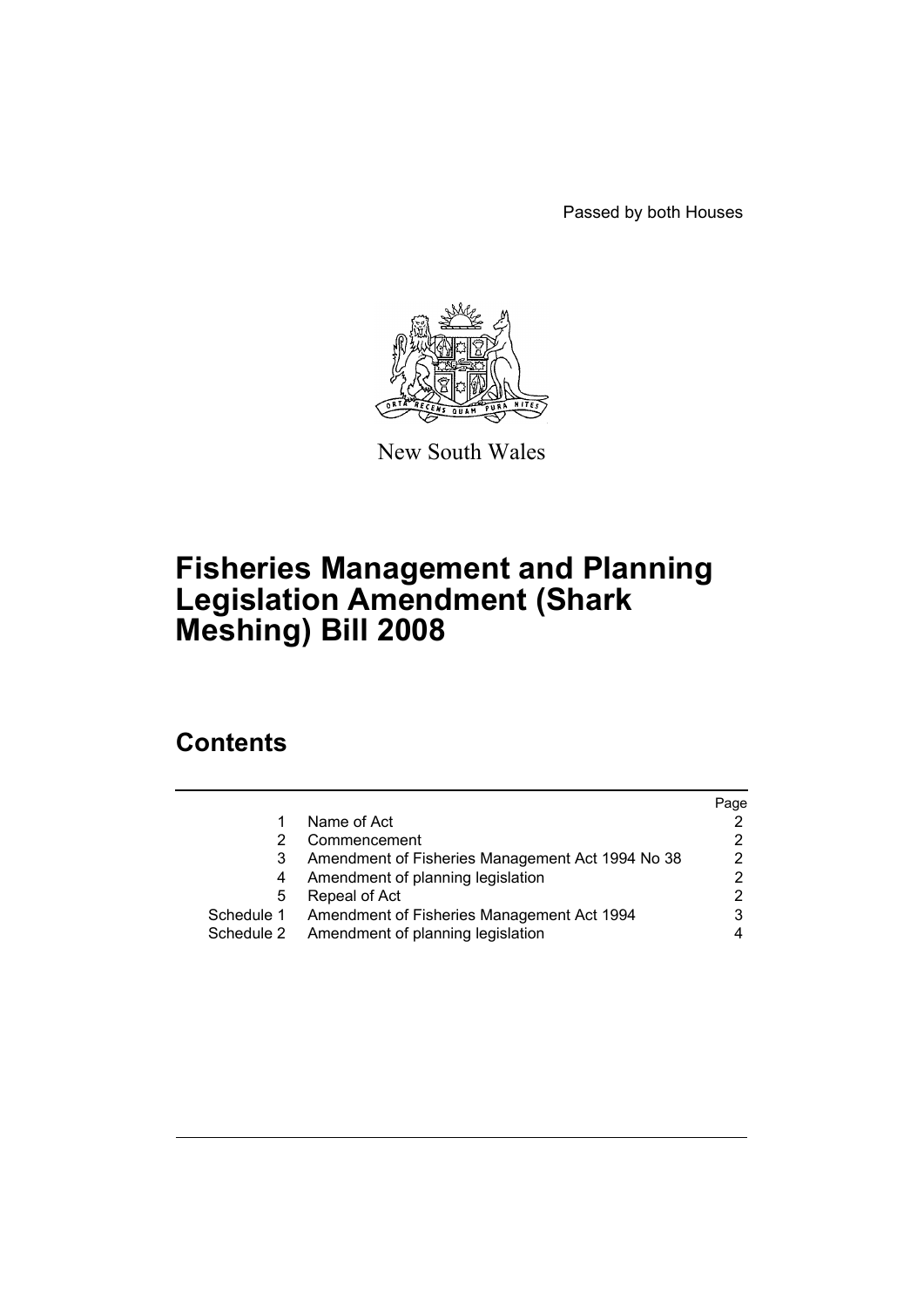*I certify that this public bill, which originated in the Legislative Assembly, has finally passed the Legislative Council and the Legislative Assembly of New South Wales.*

> *Clerk of the Legislative Assembly. Legislative Assembly, Sydney, , 2008*



New South Wales

# **Fisheries Management and Planning Legislation Amendment (Shark Meshing) Bill 2008**

Act No , 2008

An Act to amend the *Fisheries Management Act 1994* and other legislation with respect to shark meshing; and for other purposes.

*I have examined this bill and find it to correspond in all respects with the bill as finally passed by both Houses.*

*Assistant Speaker of the Legislative Assembly.*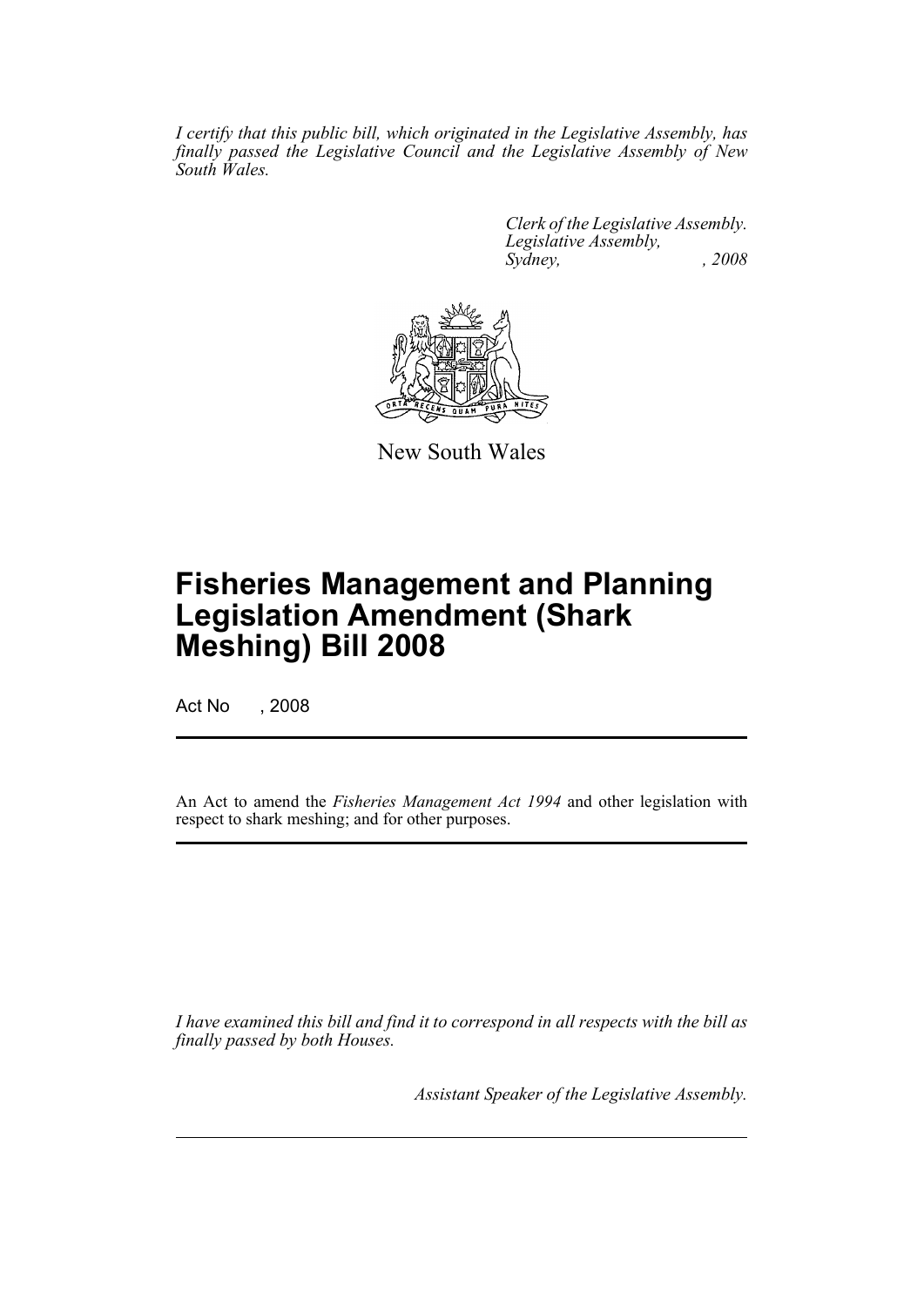## <span id="page-2-0"></span>**The Legislature of New South Wales enacts:**

# **1 Name of Act**

This Act is the *Fisheries Management and Planning Legislation Amendment (Shark Meshing) Act 2008*.

## <span id="page-2-1"></span>**2 Commencement**

- (1) This Act commences on the date of assent to this Act, except as provided by subsection (2).
- (2) Schedule 1 [4] commences on a day to be appointed by proclamation.

# <span id="page-2-2"></span>**3 Amendment of Fisheries Management Act 1994 No 38**

The *Fisheries Management Act 1994* is amended as set out in Schedule 1.

# <span id="page-2-3"></span>**4 Amendment of planning legislation**

The *Environmental Planning and Assessment Act 1979* and the *Environmental Planning and Assessment Regulation 2000* are amended as set out in Schedule 2.

## <span id="page-2-4"></span>**5 Repeal of Act**

- (1) This Act is repealed on the day following the day on which all of the provisions of this Act have commenced.
- (2) The repeal of this Act does not, because of the operation of section 30 of the *Interpretation Act 1987*, affect any amendment made by this Act.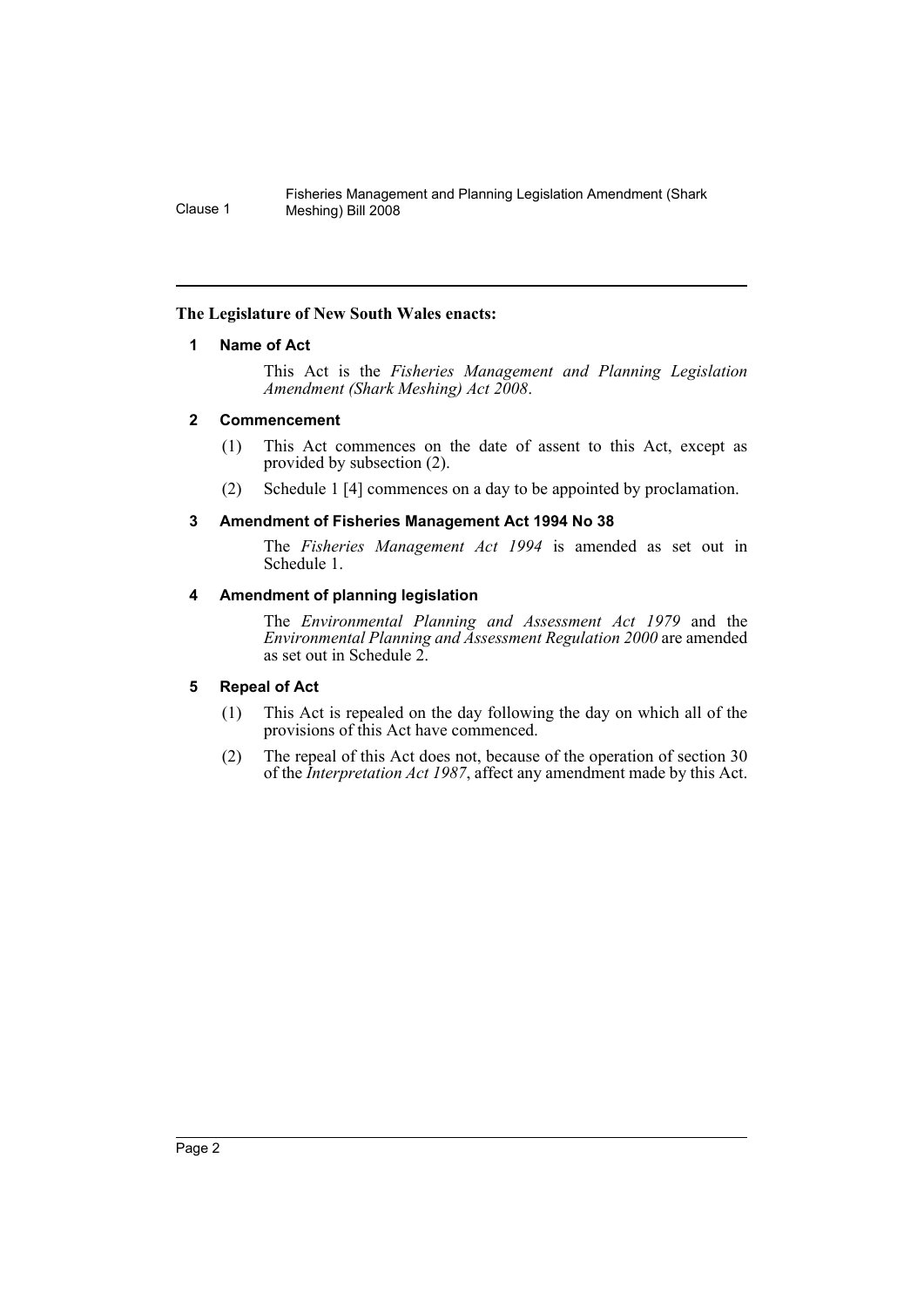Fisheries Management and Planning Legislation Amendment (Shark Meshing) Bill 2008

Amendment of Fisheries Management Act 1994

# <span id="page-3-0"></span>**Schedule 1 Amendment of Fisheries Management Act 1994**

(Section 3)

#### **[1] Section 4 Definitions**

Insert "a Government Department," after "includes" in the definition of *public authority* in section 4 (1).

### **[2] Section 220ZFB**

Insert after section 220ZFA:

#### **220ZFB Defences relating to joint management agreements**

It is a defence to a prosecution for an offence against:

- (a) this Division or the regulations under this Division, or
- (b) Part 2 or 7 or the regulations under those Parts,

if the accused proves that the act or omission constituting the alleged offence was authorised by, and done in accordance with, a joint management agreement.

#### **[3] Section 221W Contents of joint management agreements**

Insert after section 221W (2):

(3) A joint management agreement under this Act and a joint management agreement within the meaning of the *Threatened Species Conservation Act 1995* may be combined into a single document if both agreements deal with the same subject-matter.

#### **[4] Schedule 1A Designated fishing activities**

Omit clause 5.

#### **[5] Schedule 7 Savings, transitional and other provisions**

Insert at the end of clause 2 (1):

*Fisheries Management and Planning Legislation Amendment (Shark Meshing) Act 2008*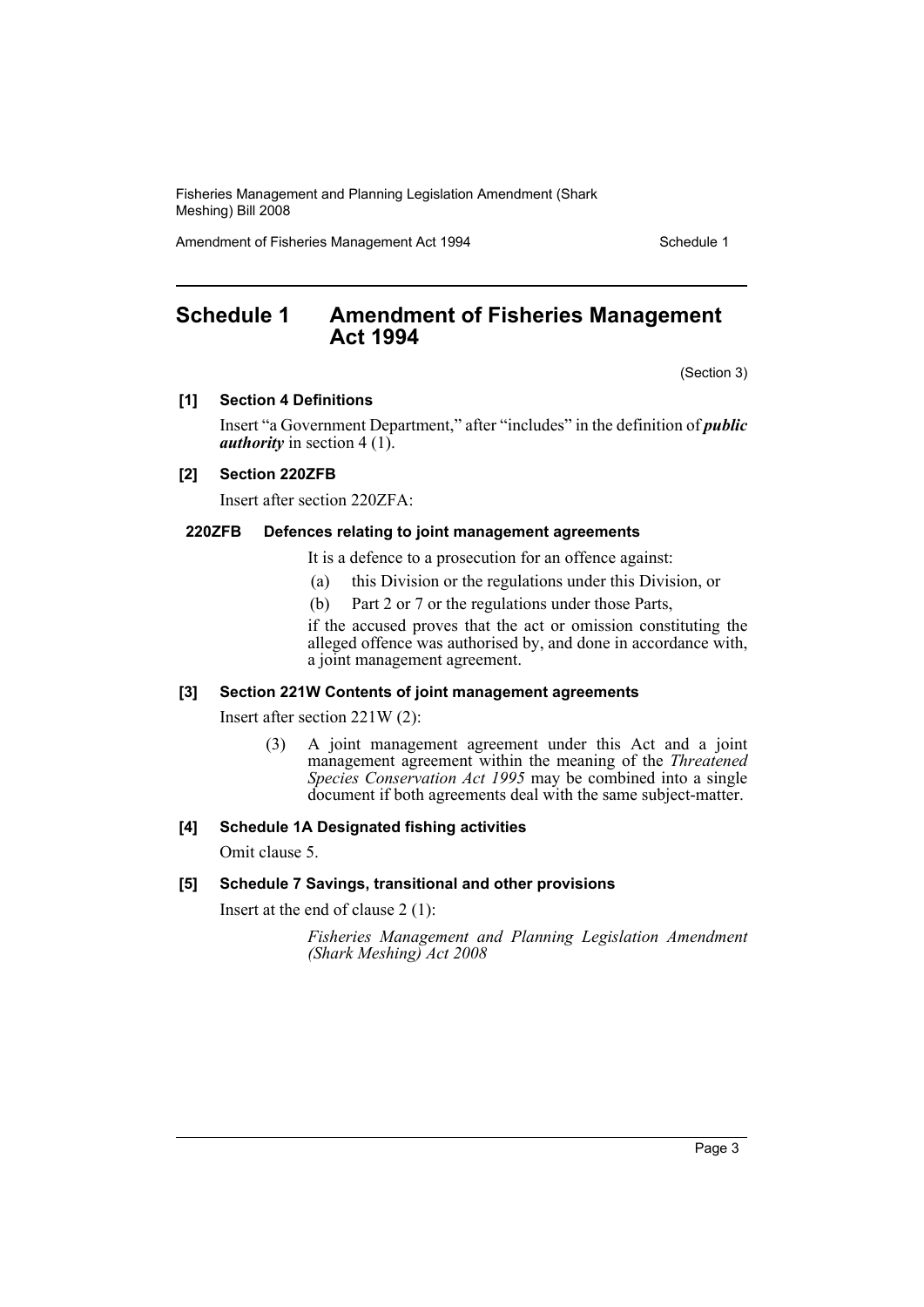Fisheries Management and Planning Legislation Amendment (Shark Meshing) Bill 2008

Schedule 2 Amendment of planning legislation

# <span id="page-4-0"></span>**Schedule 2 Amendment of planning legislation**

(Section 4)

# **2.1 Environmental Planning and Assessment Act 1979 No 203**

## **[1] Section 115G Definitions**

Insert in alphabetical order:

*shark meshing* means the placing of nets around beaches or other waters to protect the public from sharks.

#### **[2] Section 115I Application of Division to designated fishing activities**

Omit section 115I (2) (b). Insert instead:

(b) shark meshing,

#### **[3] Section 115RA**

Insert after section 115R:

#### **115RA Shark meshing**

- (1) Despite section 115I, this section applies to shark meshing that:
	- (a) is the subject of both a joint management agreement under Division 8 of Part 7A of the *Fisheries Management Act 1994* and a joint management agreement within the meaning of the *Threatened Species Conservation Act 1995*, and
	- (b) is not a designated fishing activity.
- (2) The provisions of this Part (other than this section) do not apply to or in respect of shark meshing to which this section applies.
- (3) Shark meshing to which this section applies cannot be declared to be a project to which Part 3A applies.
- (4) Shark meshing to which this section applies cannot be made subject to a requirement for development consent under Part 4.
- (5) An environmental planning instrument cannot prohibit or otherwise regulate shark meshing to which this section applies.

## **[4] Schedule 6 Savings, transitional and other provisions**

Insert at the end of clause 1 (1):

*Fisheries Management and Planning Legislation Amendment (Shark Meshing) Act 2008*